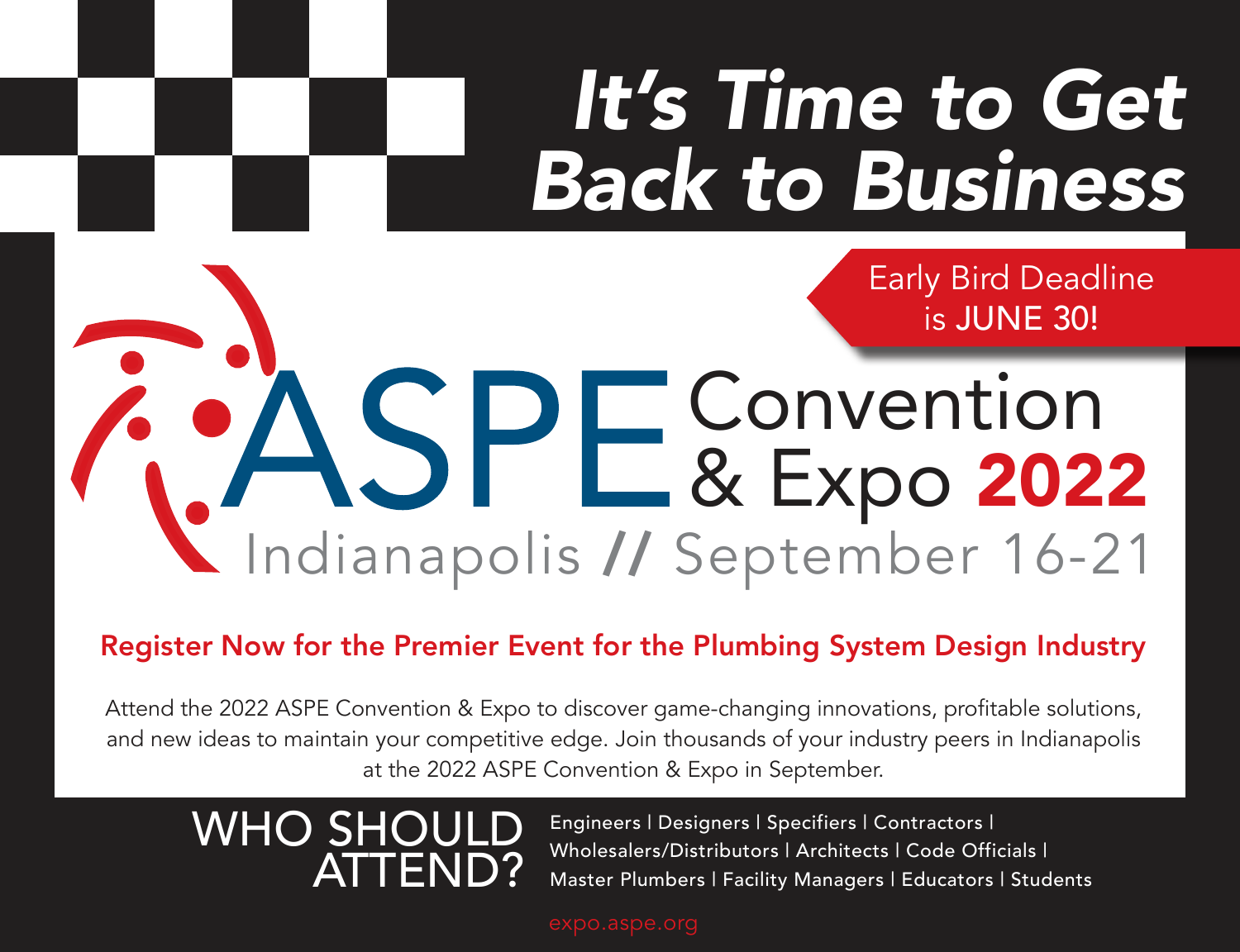## Technical Education Program

SEPTEMBER 20 & SEPTEMBER 21

Indiana Convention Center | Indianapolis

The 2022 ASPE Convention & Expo offers 30 technical education sessions to help you take your career to the next level. Each session provides 0.125 CEUs for your recertification and licensing requirements. *(You must be a full registrant to attend.)*



| <b>TIME</b>                    | <b>CODES AND STANDARDS/</b><br><b>WATER QUALITY</b>                                                   | <b>SYSTEM DESIGN</b>                                                                                  | <b>SUSTAINABILITY</b>                                                                                           | <b>SPECIALTY DESIGN</b>                                                        | <b>FIRE PROTECTION, LIFE</b><br><b>SAFETY &amp; MORE</b>                                                         | <b>HEALTHCARE</b>                                                                            |
|--------------------------------|-------------------------------------------------------------------------------------------------------|-------------------------------------------------------------------------------------------------------|-----------------------------------------------------------------------------------------------------------------|--------------------------------------------------------------------------------|------------------------------------------------------------------------------------------------------------------|----------------------------------------------------------------------------------------------|
| <b>Tuesday, September 20</b>   |                                                                                                       |                                                                                                       |                                                                                                                 |                                                                                |                                                                                                                  |                                                                                              |
| 8:30 - 9:45 a.m.               | Smarter, Safer Hot Water                                                                              | Specifying for Safety:<br><b>Emergency Eyewash &amp; Shower</b><br>Equipment                          | The Benefits of<br><b>Implementing Water</b><br><b>Conservation Standards by</b><br><b>Building Beyond Code</b> | Lab Water Design:<br>An In-depth Case<br>Study Approach                        | Sizing and Selection of Fire<br><b>Pump Systems</b>                                                              | Medical Gas Design Pitfalls                                                                  |
| $3:15 - 4:30$ p.m.             | Automated Monitoring of<br><b>Domestic Water Systems</b><br>for Smarter Legionella Risk<br>Management | Hot Water Return Systems<br>and Applications                                                          | Right-sizing Plumbing<br>Systems - An Overview                                                                  | The Planetary Impact<br>of Sustainable<br><b>Plumbing Design</b>               | Update on NFPA 13                                                                                                | Overview of Medical Gas<br><b>Equipment Selection and Sizing</b><br>in Accordance to NFPA 99 |
| <b>Wednesday, September 21</b> |                                                                                                       |                                                                                                       |                                                                                                                 |                                                                                |                                                                                                                  |                                                                                              |
| $8:30 - 9:45$ a.m.             | <b>Code Changes: A Discussion</b><br>on the Seven Hottest Code<br>Updates in 2022                     | How to Control Legionella in<br><b>DHW Recirculation Systems</b><br><b>Using Thermal Disinfection</b> | <b>Physical Water</b><br>Conditioning and<br>Sustainability                                                     | Sensors and Controls<br>for Water Systems                                      | <b>Disasters and Plumbing</b><br><b>Contamination Decisions:</b><br>Wildfires, Floods, Chemical<br>Spills & More | Safe Water Delivery in<br><b>Healthcare Facilities</b>                                       |
| 10:00 - 11:15 a.m.             | Venting: Codes & Standards                                                                            | <b>Wireless Water Leak Detection</b><br><b>Systems for Commercial</b><br>Applications                 | Where Can We Get More<br>Fresh Water?                                                                           | <b>Behavioral Healthcare</b><br><b>Plumbing Fixture</b><br>Design/Applications | Safeguarding Against the<br><b>Dangers of Carbon Monoxide</b>                                                    | Water Treatment Systems for<br>Healthcare & Labs                                             |
| 11:30 a.m. - 12:45 p.m.        | Design Considerations for<br><b>High-Purity Water</b><br><b>Treatment Systems</b>                     | Wet and Circuit Venting                                                                               | <b>Integrating Sustainable</b><br>Plumbing Design at the<br>Conceptual Design Phase                             | Joining Cast Iron Soil<br>Pipe and Fittings: A<br>Hands-on Experience          | Leveraging Bluebeam Revu<br>for Your Takeoffs                                                                    | Is it Just a MOB?                                                                            |

*Session dates, times, and topics are subject to change.*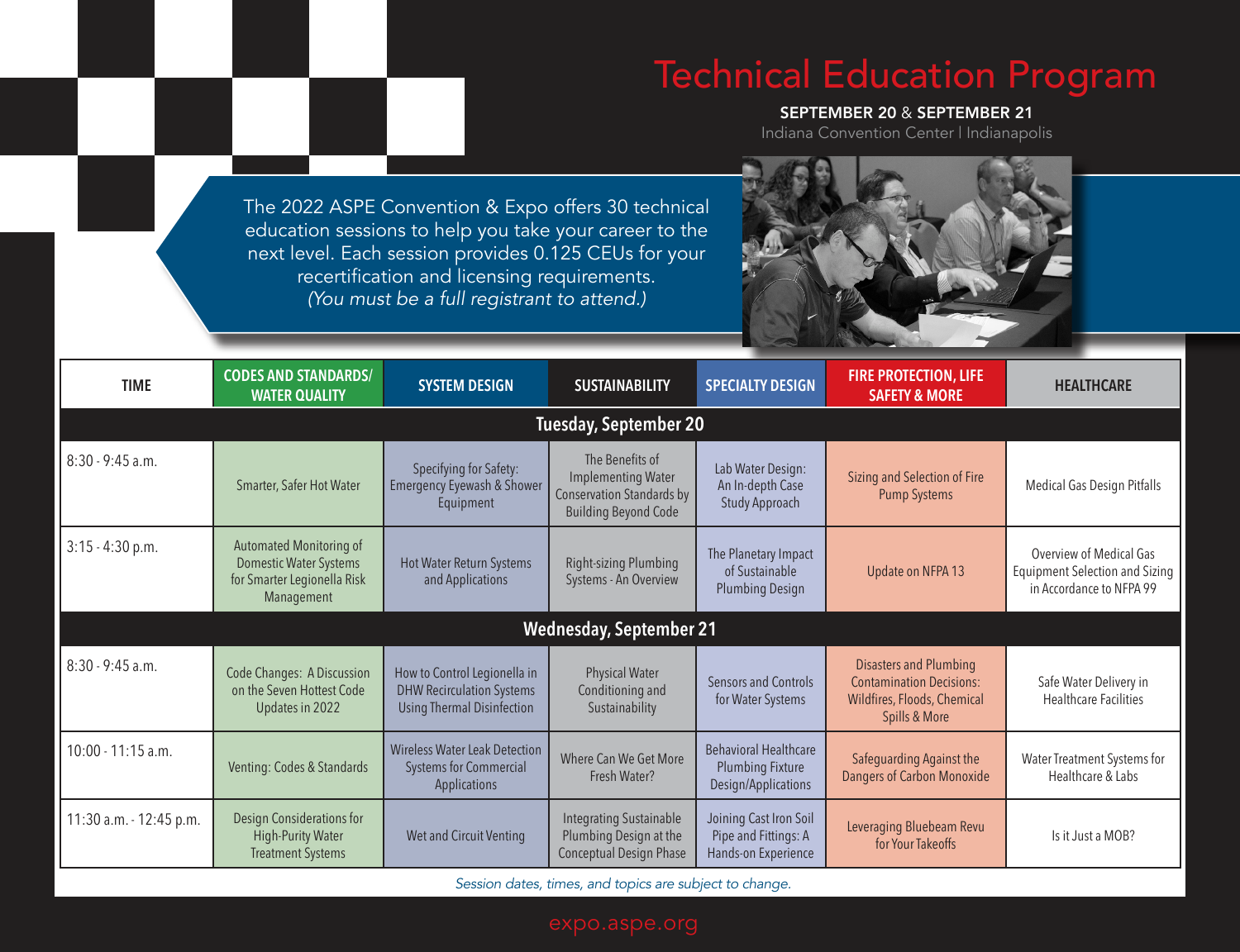# Indianapolis // September 16-21 Convention & Expo 2022

#### 2022 ASPE EXPO

Sept. 19 | 11:00 a.m. – 5:00 p.m. // Sept. 20 | 10:00 a.m. – 3:00 p.m. Indiana Convention Center, Indianapolis

The 2022 Expo show floor will be filled with industry experts providing hands-on technical solutions. Find new plumbing technologies from more than 250 global exhibitors and discover practical solutions to your plumbing design challenges directly from product engineers. Also, you can earn CEUs just by walking the show floor!

#### ASPE KEYNOTE & BREAKFAST AWARD CEREMONY

#### Sept. 19 | 8:00 – 10:45 a.m. // Indiana Convention Center, Indianapolis

The 2022 ASPE Convention & Expo kicks off with an inspirational keynote address by retired Air Force Colonel and a combat-decorated fighter pilot, Chris Stricklin. Co-Author of *Survivor's Obligation: Navigating an Intentional Life,* Chris will share his compelling story on how he learned how to heal and live more fully on a daily basis. (You must be a full registrant to attend.)

#### ASPE'S SUNDAY NIGHT PARTY PRESENTED BY NIBCO INC.

#### Sept. 18 | 6:30 – 10:00 p.m. // Crane Bay Events Center, Indianapolis

Located steps away from the Indiana Convention Center, the Crane Bay Events Center will be transformed for 2022 ASPE Convention & Expo attendees and their guests and will offer live music, drinks, food, dancing, and fun for participants of all ages. (You must be a full registrant, exhibitor with a badge, or have a ticket to attend.)

#### SPECIAL EVENT! ARCSA 2022 ANNUAL CONFERENCE

#### September 19-21 // Indiana Convention Center, Indianapolis

Held in conjunction with the 2022 ASPE Convention & Expo. Visit [arcsa.org](https://arcsa.org) for more information and registration.

ASPE offers two ways to experience the 2022 ASPE Convention & Expo.

#### FULL CONVENTION & EXPO REGISTRATION

- Attendance to all education sessions and the ability to earn CEUs
- Entrance to ASPE's Sunday Night Party Presented by NIBCO Inc.
- Admittance to the ASPE Keynote & Breakfast Award Ceremony
- Access to the show floor with the ability to earn CEUs
- Ability to meet with cutting-edge manufacturers and suppliers
- Nonstop networking with qualified industry professionals from around the world
- Complementary education sessions in the Innovation Showcase on the show floor
- Participation in all prize drawings on the show floor
- Exhibitor hospitality events

#### EXPO-ONLY REGISTRATION

- Access to the show floor
- Ability to meet with more companies specializing in plumbing system design than at any other event
- Nonstop networking with qualified industry professionals who know the business
- Complimentary education sessions in the Innovation Theater on the show floor
- Participation in all prize drawings on the show floor
- Ability to earn CEUs just for walking the show floor (additional fee)
- Exhibitor hospitality events